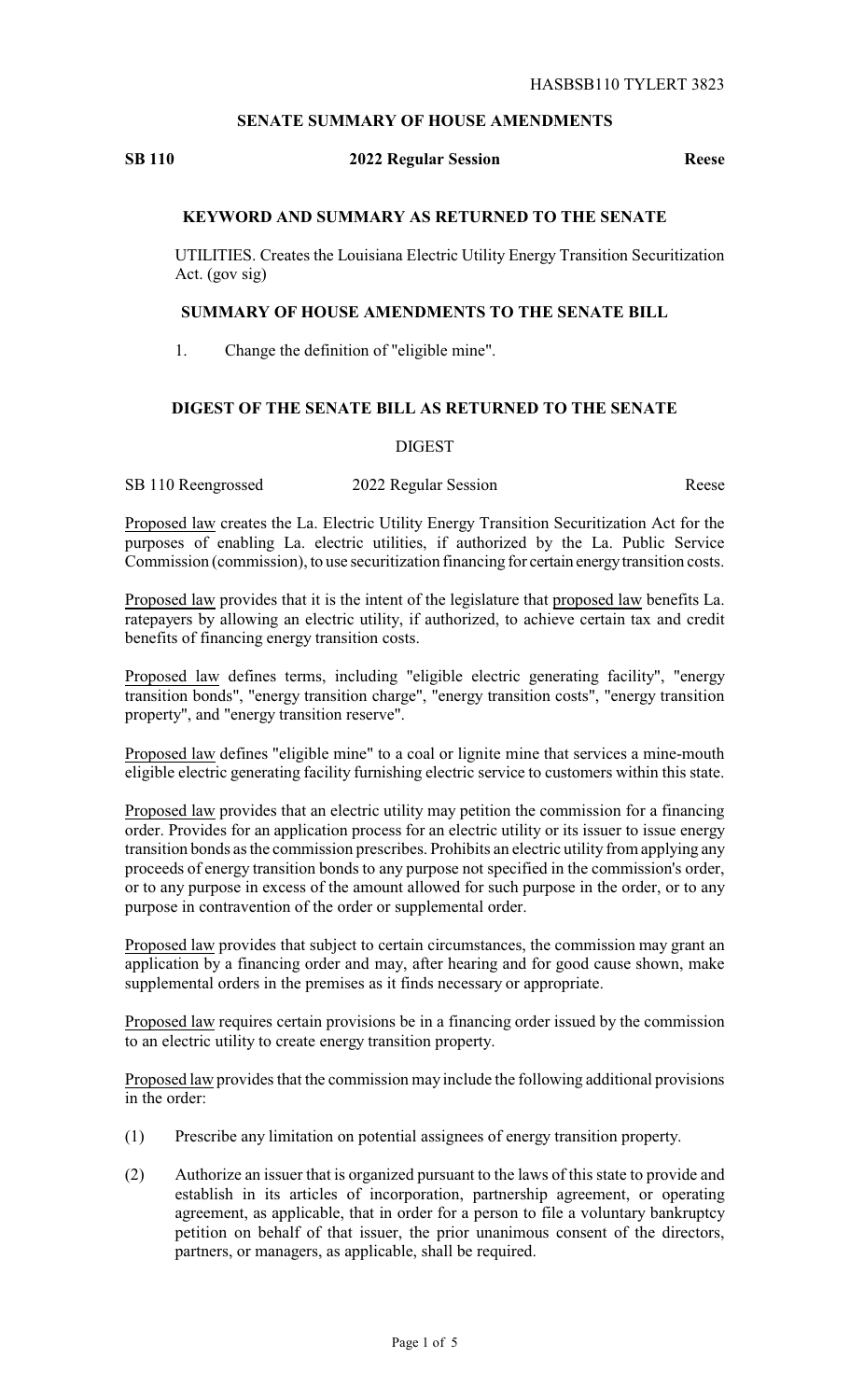- (3) Provide that the creation of the electric utility's energy transition property is conditioned upon, and shall be simultaneous with, the sale, assignment, or other transfer of the energy transition property to an issuer and the security interest created in the energy transition property to secure energy transition bonds and financing costs.
- (4) Establish the portion of energy transition costs allocated to this state of an electric utility that has an eligible electric generating facility and eligible mine used to furnish electric service to customers within the state.
- (5) Additionally provide with respect to any matters pertaining to and within the commission's constitutional jurisdiction over electric utilities and plenary power to regulate electric utilities or such other jurisdiction as may be conferred on the commission by law.

Proposed law provides that after the order is issued, the electric utility retains discretion regarding whether to sell, assign, or transfer energy transition property or to cause the energy transition bonds to be issued.

Proposed law provides that all financing orders by the commission shall be operative and in full force and effect from the time fixed for them to become effective by the commission.

Proposed law provides that an aggrieved party or intervenor may file in district court, within 15 days of a financing order becoming effective, a petition setting forth the particular cause of objection to the order. Provides that if there is a timely application for rehearing made at the commission, the 15-day period for appeal shall not begin until the effective date of the commission order disposing of the rehearing. Provides that the district court may affirm the commission's order or set it aside. Provides for a direct appeal process to the La. Supreme Court from the district court.

Proposed law provides that all energy transition property that is listed in a financing order shall constitute an existing, present contract right constituting an individualized, separate incorporeal movable susceptible of ownership, sale, assignment, transfer, and security interest. Provides the property will exist whether or not the revenues or proceeds arising from the property have been billed, have accrued, or have been collected notwithstanding the fact that the value or amount of the property is or may be dependent on the future provision of service to customers by the electric utility and the future consumption by customers of electricity. The energy transition property created by a financing order shall be a vested contract right, and the financing order shall create a contractual obligation of irrevocability by the commission in favor of the electric utility and its assignees and financing parties.

Proposed law provides that energy transition property listed in a financing order shall continue to exist until the energy transition bonds are paid in full and all financing costs of the bonds have been recovered in full.

Proposed law provides that all or any portion of energy transition property listed in the financing order issued to an electric utility may be sold, assigned, or transferred to an assignee or be encumbered by a security interest to secure energy transition bonds issued pursuant to the order and other financing costs. Provides that each sale, assignment, transfer, or security interest granted by an electric utility or assignee shall be considered to be a transaction in the ordinary course of business.

Proposed law provides that the description of energy transition property sold, assigned, or transferred to an assignee in any sale agreement, purchase agreement, or other transfer agreement, encumbered to a secured party in any security agreement, or indicated in any financing statement shall be sufficient only if the description or indiction refers to the specific financing order that created the energy transition property and states that such agreement or financing statement covers all or part of the property described in the financing order.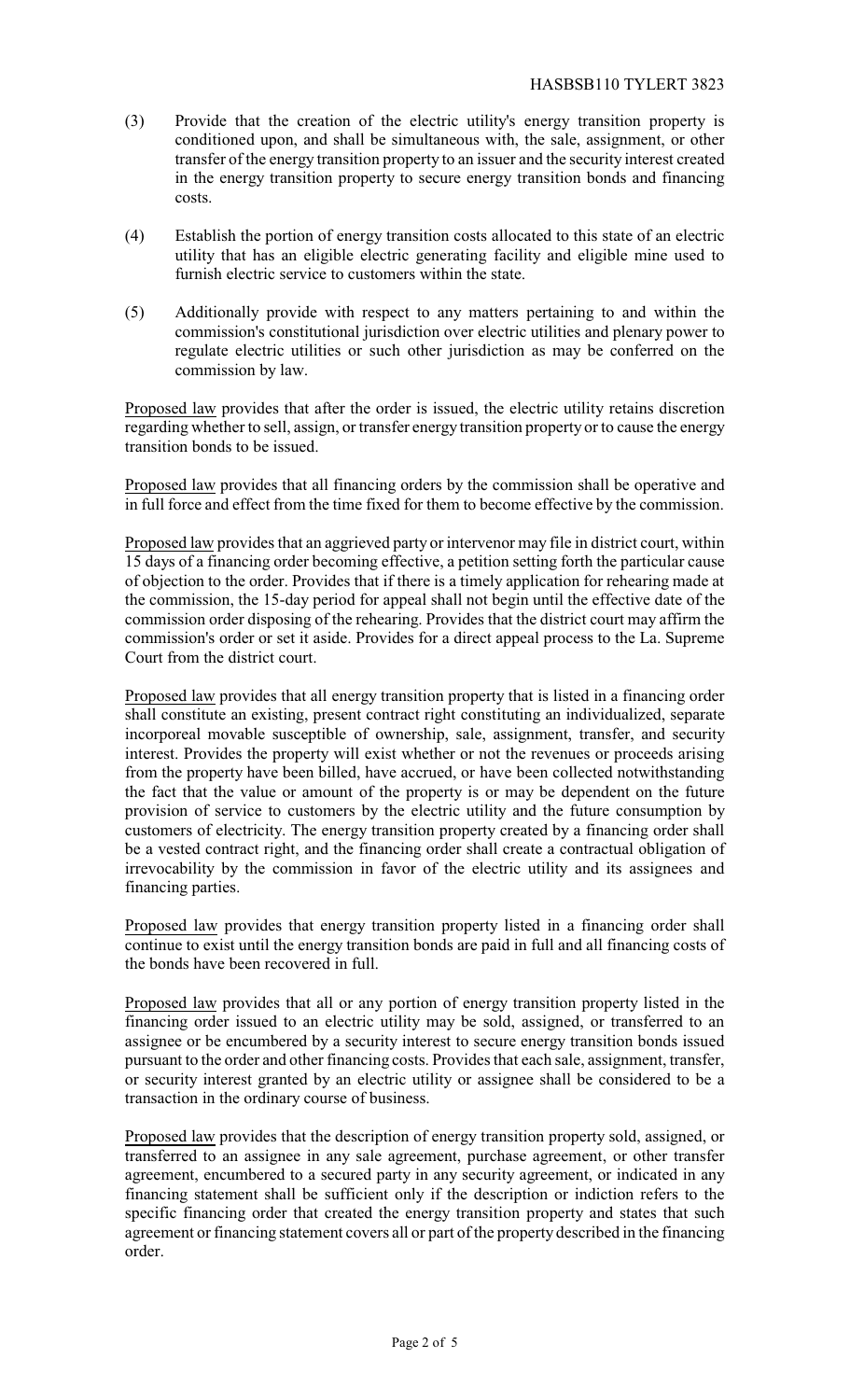Proposed law provides that energy transition property is an individualized, separate incorporeal movable susceptible of ownership, sale, assignment, transfer, and security interest encumbrance.

Proposed law provides that if the electric utility defaults on any required payment of charges arising from the energy transition property listed in the financing order, the district court of the domicile of the commission, upon application of an interested party, and without limiting any other remedies available to the applying party, shall order the sequestration and payment of the revenues arising from the energy transition property to the financing parties or their representatives. Provides the order shall remain in full force and effective, notwithstanding any reorganization, bankruptcy, or other insolvency proceedings with respect to the electric utility or its successors or the assignees.

Proposed law provides to the extent provided in a financing order, the following:

- (1) The interest of an assignee or secured party in energy transition property listed in a financing order shall not be subject to setoff, counterclaim, surcharge, or defense by the electric utility or by any customer of the electric utility or other person, or in connection with the reorganization, bankruptcy, or other insolvency of the electric utility or any other person.
- (2) Any successors to an electric utility shall perform and satisfy all obligations of, and have the same rights under a financing order as, the electric utility under the order in the same manner and to the same extent as the electric utility, including collecting and paying to the persons entitled to receive them, the revenues, collections, payments, or proceeds of the energy transition property.

Proposed law provides relative to the sale, assignment, or other transfer of energy transition property.

Proposed law provides that the Uniform Commercial Code-Secured Transactions shall not apply to energy transition property or any right, title, or interest of a utility or assignee, whether before or after the issuance of the financing order, except as otherwise provided in proposed law. Provides such right, title, or interest pertaining to a financing order shall not be treated as proceeds of any right or interest other than of the financing order and the energy transition property arising from the financing order. Provides that all revenues and collections resulting from energy transition property shall constitute proceeds only of the energy transition property arising from the financing order.

Proposed law, with respect to filings of financing statements or control of deposit accounts or investment property as original collateral, governs the creation, attachment, granting, perfection, and priority of security interests in energy transition property to secure energy transition bonds and financing costs. Provides that energy transition property shall not be susceptible of pledge under the provisions of the Civil Code.

Proposed law provides that a security interest in energy transition property shall be valid and enforceable against the electric utility and its successors, any assignee, and any third party and attaches to energy transition property only after certain conditions are met.

Proposed law provides that a security interest in energy transition property shall be perfected only if it has attached and a financing statement indicating the energy transition property collateral covered has been filed. Provides that a financing statement shall be filed to perfect all security interests and liens in energy transition property. Provides that a security interest in energy transition property shall be perfected when it has attached and when the applicable financing statement has been filed.

Proposed law provides that the interest of a secured party shall not be perfected unless a financing statement is filed, and after perfection, the secured party's interest continues in the energy transition property and all proceeds of such energy transition property, whether or not billed, accrued, or collected, and whether or not deposited into a deposit account and however evidenced. Provides that a security interest in proceeds of energy transition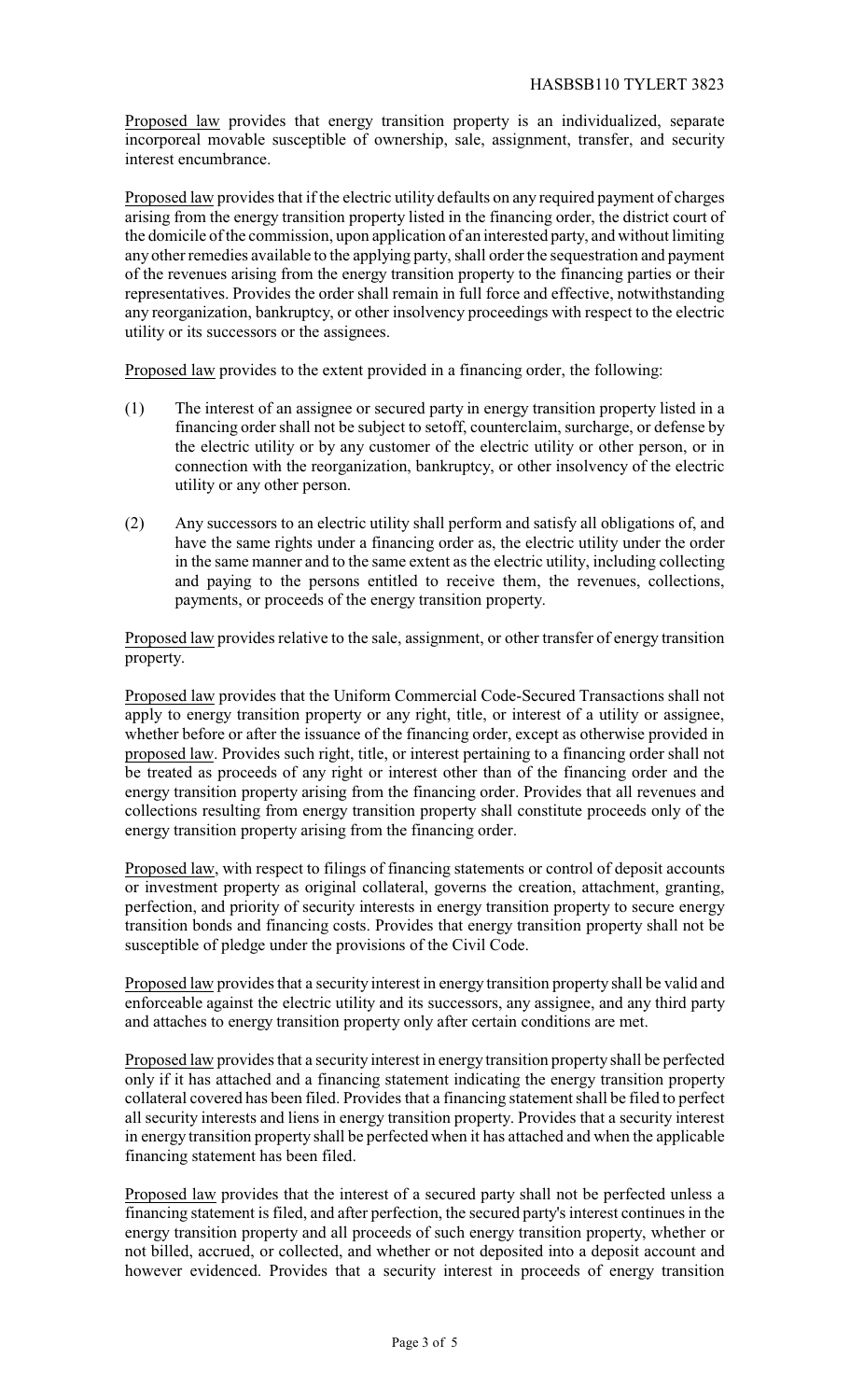property shall be a perfected security interest if the security interest in the energy transition property was perfected in accordance with proposed law.

Proposed law provides that financing statements shall be filed, indexed, maintained, amended, assigned, continued, and terminated in the same manner and in the same system of records maintained for the filing of financing statements pursuant to the Uniform Commercial Code-Secured Transactions. Provides that the filing of the financing statement shall be the onlymethod of perfecting a lien or security interest on energy transition property and the statement shall be filed as if the debtor named were located in the state.

Proposed law provides for the priority of conflicting security interests of secured parties in the same interest or rights in any energy transition property as follows:

- (1) Conflicting perfected security interests of secured parties rank according to priority in time of perfection.
- (2) A perfected security interest of a secured party shall have priority over a conflicting unperfected security interest of a secured party.
- (3) A perfected security interest of a secured party shall have priority over a person who becomes a lien creditor after the perfection of such secured party's security interest.

Proposed law provides that a perfected security interest in energy transition property and all proceeds of such property shall have priority over a conflicting lien or privilege of any nature in the same collateral property, except a security interest shall be subordinate to the rights of a person that becomes a lien creditor before the perfection of such interest.

Proposed law provides that the relative priority of a perfected security interest of a secured party shall not be adversely affected by any security interest, lien, or privilege in a deposit account of the electric utility that is a collector and into which the revenues are deposited.

Proposed law provides that the priority of a security interest shall not be defeated or impaired by any later modification of the financing order or energy transition property or by the commingling of funds arising from energy transition property with other funds. Any other security interest that may apply to those funds shall be terminated as to all funds transferred to a segregated account for the benefit of an assignee or financing party or to an assignee or financing party directly.

Proposed law provides that the Uniform Commercial Code-Secured Transactions, including choice of law rules, shall govern the perfection by control, the effect of perfection by control, and the priority of a security interest granted by the issuer of and securing energy transition bonds held by a secured party having control of a segregated deposit account or securities account as original collateral into which revenues, collections, or proceeds are deposited or credited.

Proposed law provides for the foreclosure on or enforcement of security interest in any energy transition property if a default occurs.

A security interest created in accordance with proposed law may provide for a security interest in after-acquired collateral. Proposed law provides that a security interest granted shall not be invalid or fraudulent against creditors solely because the grantor or the electric utility as collector or servicer has the right or ability to commingle the collateral or proceeds, or collect, compromise, enforce, and otherwise deal with collateral.

Proposed law provides that any action arising to enforce a security interest in energy transition property shall be brought in the district court of the domicile of the commission. The suits shall be governed by the Code of Civil Procedure and other laws applicable to executory proceedings.

Proposed law provides relative to conflict of laws and provides that proposed law governs the validity, enforceability, attachment, creation, perfection, the effect of perfection or nonperfection, priority, exercise of remedies, and venue with respect to the sale, assignment,